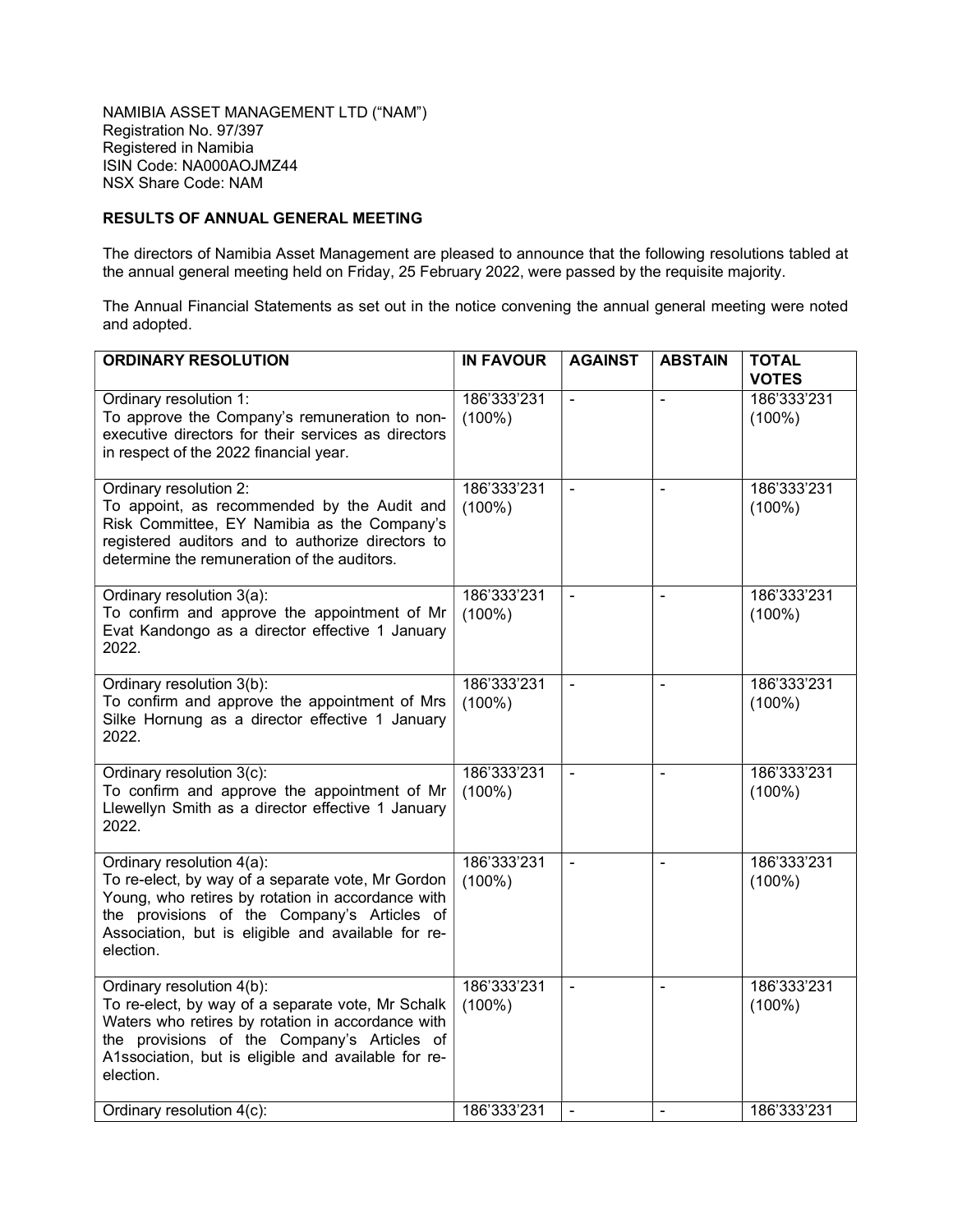| <b>ORDINARY RESOLUTION</b>                                                                                                                                                                                               | <b>IN FAVOUR</b>         | <b>AGAINST</b> | <b>ABSTAIN</b>    | <b>TOTAL</b><br><b>VOTES</b> |
|--------------------------------------------------------------------------------------------------------------------------------------------------------------------------------------------------------------------------|--------------------------|----------------|-------------------|------------------------------|
| To re-elect, by way of a separate vote, Mrs Elize<br>Angula who retires by rotation in accordance with<br>the provisions of the Company's Articles of<br>Association, but is eligible and available for re-<br>election. | $(100\%)$                |                |                   | $(100\%)$                    |
| Ordinary resolution 5:<br>To elect the Audit and Risk Committee members<br>as recommended by the NAMCODE. The<br>following individuals are recommended<br>for<br>election to the Audit and Risk Committee:               | 186'333'231<br>$(100\%)$ |                |                   | 186'333'231<br>$(100\%)$     |
| (a) Mr Schalk Walters (Chairman)<br>(b) Mrs Birgit Rossouw                                                                                                                                                               |                          |                |                   |                              |
| Ordinary resolution 6:<br>Non-binding advisory vote to endorse the<br>Company's remuneration policy as set out in the<br>Company's Integrated Annual Report for the year<br>ended 30 September 2021                      | 186'328'231<br>(99.997%) |                | 5'000<br>(0.003%) | 186'333'231<br>$(100\%)$     |

# By order of the board

01 March 2022

### BOARD OF DIRECTORS

A PILLAY\* (Chairman) T SHAANIKA (Chief Executive Officer) B UISSO (Chief Financial Officer) R G YOUNG\* B ROSSOUW S WALTERS E ANGULA L SMITH\* S HORNUNG E KANDONGO (\* SOUTH AFRICAN)

# COMPANY SECRETARY

B UISSO

### REGISTERED OFFICE

1st Floor, Millennium House,Corner of Robert Mugabe Avenue and DR AB May Street, Windhoek P.O. Box 23329, Windhoek, Namibia

## **SPONSOR**

IJG Securities (Pty) Ltd Member of the NSX 4th Floor, 1@Steps, c/o Grove and Chasie Streets Windhoek, Namibia